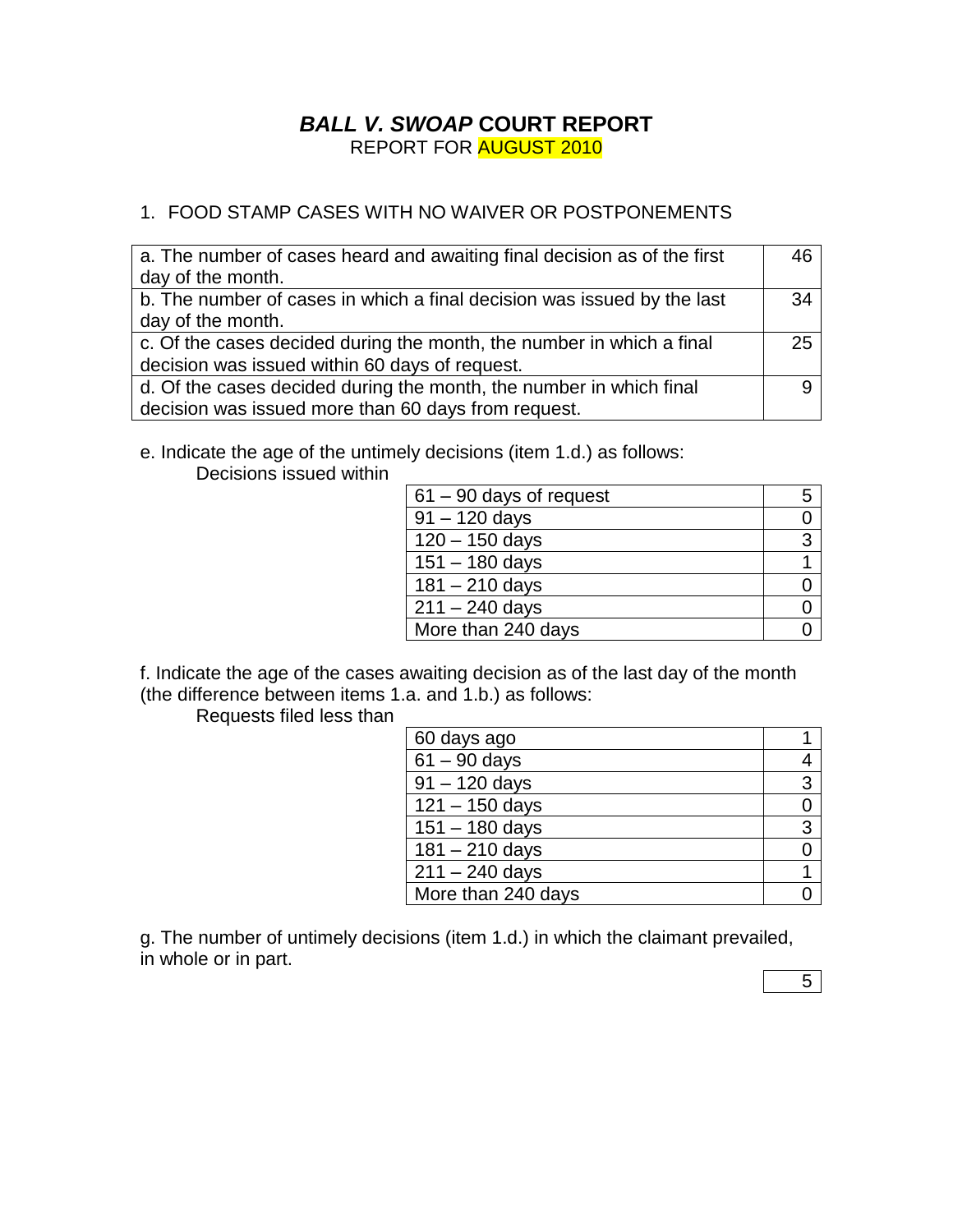### 2. FOOD STAMP CASES WITH POST HEARING CONTINUANCE (WAIVER)

| a. The number of cases heard and awaiting final decision as of the first  | 17 |
|---------------------------------------------------------------------------|----|
| day of the month.                                                         |    |
| b. The number of cases in which the final decision was issued by the last |    |
| day of the month.                                                         |    |
| c. Of the cases decided during the month, the number in which the final   |    |
| decision was issued within 60 days of request.                            |    |
| d. Of the cases decided during the month, the number in which the final   |    |
| decision was issued more than 60 days from request.                       |    |

e. Indicate the age of the untimely decisions (item 2.d.) as follows:

Decisions issued within

| $61 - 90$ days     |  |
|--------------------|--|
| $91 - 120$ days    |  |
| $121 - 150$ days   |  |
| $151 - 180$ days   |  |
| $181 - 210$ days   |  |
| $211 - 240$ days   |  |
| More than 240 days |  |

f. Indicate the age of cases awaiting decision as of the last day of the month (the difference between items 2.a. and 2.b.) as follows:

Request filed less than

| 60 days ago        | 6              |
|--------------------|----------------|
| $61 - 90$ days     |                |
| $91 - 120$ days    | $\overline{2}$ |
| $121 - 150$ days   |                |
| $151 - 180$ days   | 0              |
| $181 - 210$ days   |                |
| $211 - 240$ days   |                |
| More than 240 days |                |

g. The number of untimely decisions (item 2.d.) in which the claimant prevailed, in whole or in part.

1

• In those cases where the hearing was continued on the motion of the Administrative Law Judge prior to the close of the record or the record remained open after the hearing for submission of evidence, the number of days (1 day or greater) for continuance or holding the record open are computed as an extension to the 60 / 90 days from the date of the hearing request prior to indicating the age of a case having a post hearing continuance.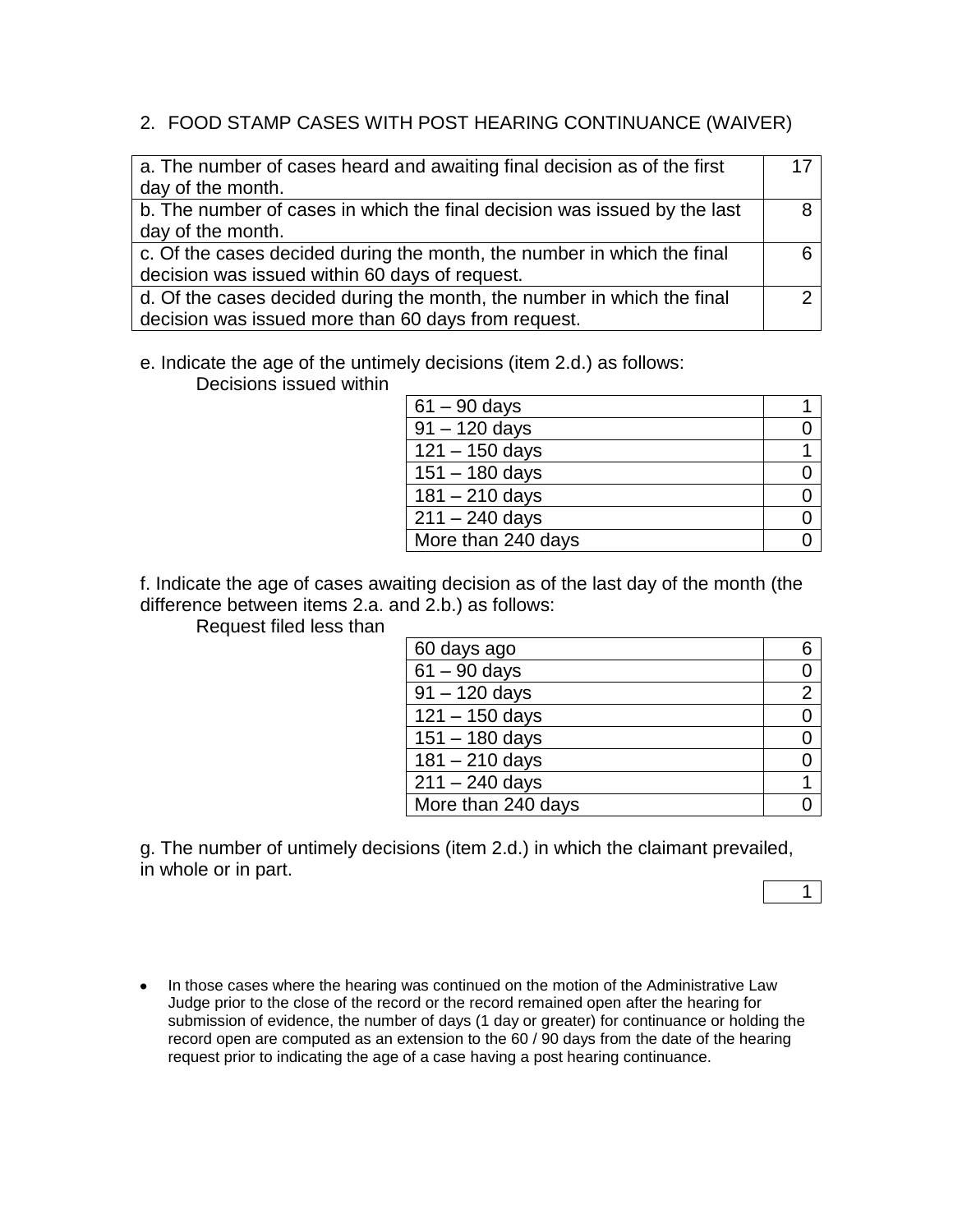### 3. FOOD STAMP ONLY CASES WITH PREHEARING POSTPONEMENT

| a. The number of cases heard and awaiting final decision as of the first  | 39 |
|---------------------------------------------------------------------------|----|
| day of the month.                                                         |    |
| b. The number of cases in which the final decision was issued by the last | 26 |
| day of the month.                                                         |    |
| c. Of the cases decided during the month, the number in which the final   | 18 |
| decision was issued within 60 days of request.                            |    |
| d. Of the cases decided during the month, the number in which the final   |    |
| decision was issued more than 60 days from request.                       |    |

# e. Indicated the age of the untimely decisions (item 3.d.) as follows:

Decisions issued within

| $61 - 90$ days of request |  |
|---------------------------|--|
| $91 - 120$ days           |  |
| $121 - 150$ days          |  |
| $151 - 180$ days          |  |
| $181 - 210$ days          |  |
| $211 - 240$ days          |  |
| More than 240 days        |  |

f. Indicate the age of cases awaiting decision as of the last day of the month (the difference between items 3.a. and 3.b.) as follows:

Request filed less than

| 60 days ago        |   |
|--------------------|---|
| $61 - 90$ days     | 3 |
| $91 - 120$ days    | 3 |
| $121 - 150$ days   |   |
| $151 - 180$ days   |   |
| $181 - 210$ days   |   |
| $211 - 240$ days   |   |
| More than 240 days |   |

g. The number of untimely decisions (item 3.d.) in which the claimant prevailed, in whole or in part.

0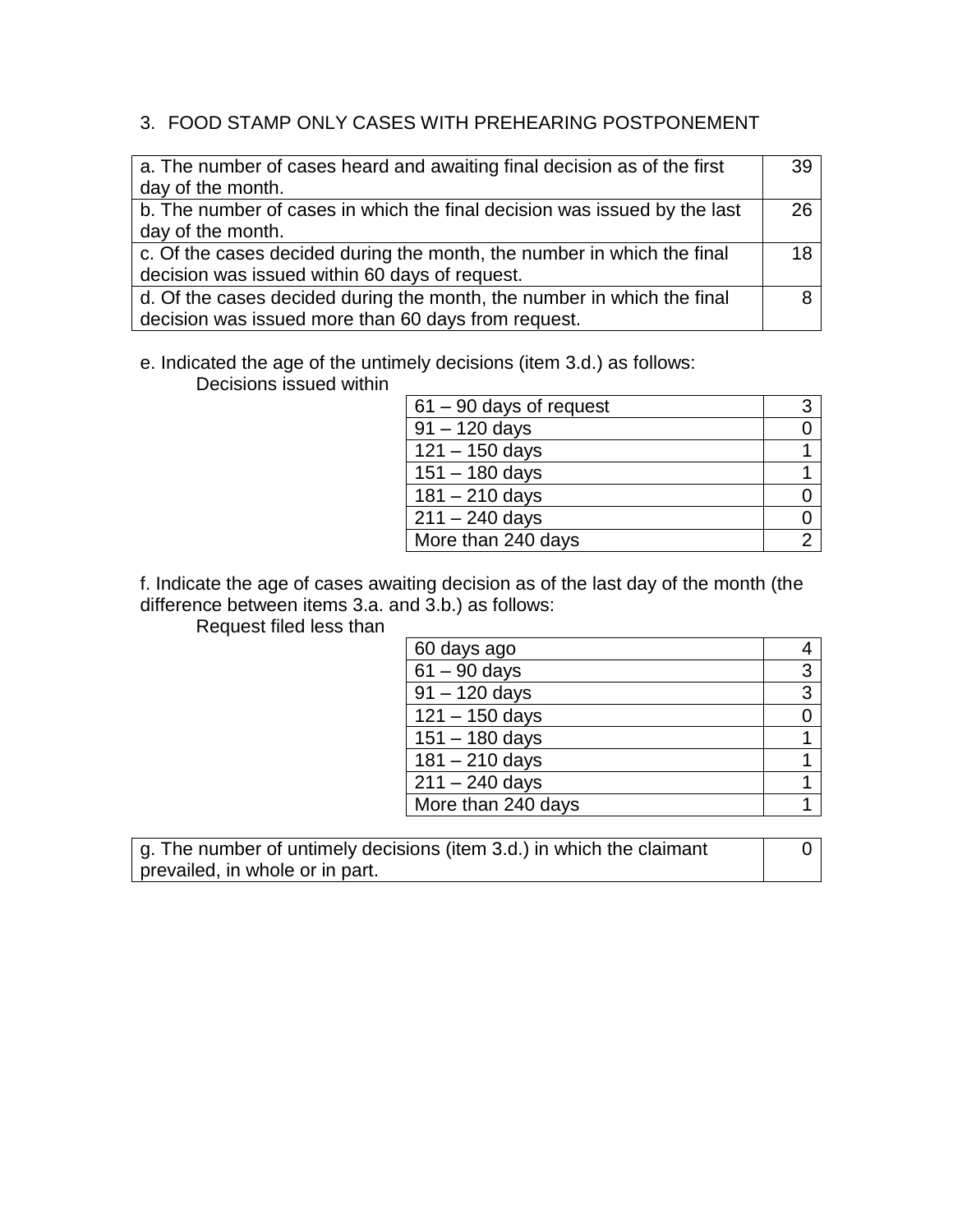### *BALL V. SWOAP* **COURT REPORT** REPORT FOR AUGUST 2010

### 1. CASES WITH NO WAIVER OR POSTPONEMENTS.

|                                                                                                                                | $\leq$ | တ္တ | RCA |   | ≃ |
|--------------------------------------------------------------------------------------------------------------------------------|--------|-----|-----|---|---|
| a. The number of cases heard and awaiting<br>final decision as of the first day of the month.                                  | 324    | 63  |     |   |   |
| b. The number of cases in which a final decision<br>was issued by the last day of the month.                                   | 213    | 39  |     | 0 |   |
| c. Of the cases decided during the month, the<br>number in which the final decision was issued<br>within 90 days of request.   | 122    | 27  |     |   |   |
| d. Of the cases decided during the month, the<br>number in which the final decision was issued<br>more than 90 days of request | 91     | 12  |     |   |   |

e. Indicate the age of the untimely decisions (item 1.d.) as follows:

Decisions issued within

| $91 - 120$ days             | 41  |  |  |
|-----------------------------|-----|--|--|
| $\overline{121} - 150$ days | 22  |  |  |
| $151 - 180$ days            | 5   |  |  |
| $181 - 210$ days            | 5   |  |  |
| $211 - 240$ days            |     |  |  |
| $241 - 270$ days            |     |  |  |
| $> 270$ days                | 1 ឝ |  |  |

f. Indicate the ages of cases awaiting final decision (the difference between items 1.a. and 1.b.) as of the last day of the month.

Request filed

part.

| <b>Neddest Illed</b>                            |                  |    |    |   |                |
|-------------------------------------------------|------------------|----|----|---|----------------|
|                                                 | $<$ 91 days      | 16 | 6  | O | 0              |
|                                                 | $91 - 120$ days  | 19 | 6  |   | 0              |
|                                                 | $121 - 150$ days | 16 | 4  | 0 | $\overline{0}$ |
|                                                 | $151 - 180$ days | 6  | 6  | 0 | $\overline{0}$ |
|                                                 | $181 - 210$ days | 5  | 0  | 0 | 0              |
|                                                 | $211 - 240$ days | 3  |    | 0 | $\overline{0}$ |
|                                                 | $241 - 270$ days | 5  | 0  | 0 | $\overline{0}$ |
|                                                 | $> 270$ days     | 41 |    | 0 | $\overline{0}$ |
|                                                 |                  |    |    |   |                |
| g. The number of untimely decisions (item 1.d.) |                  |    |    |   |                |
| in which the claimant prevailed, in whole or in |                  | 3  | 20 |   |                |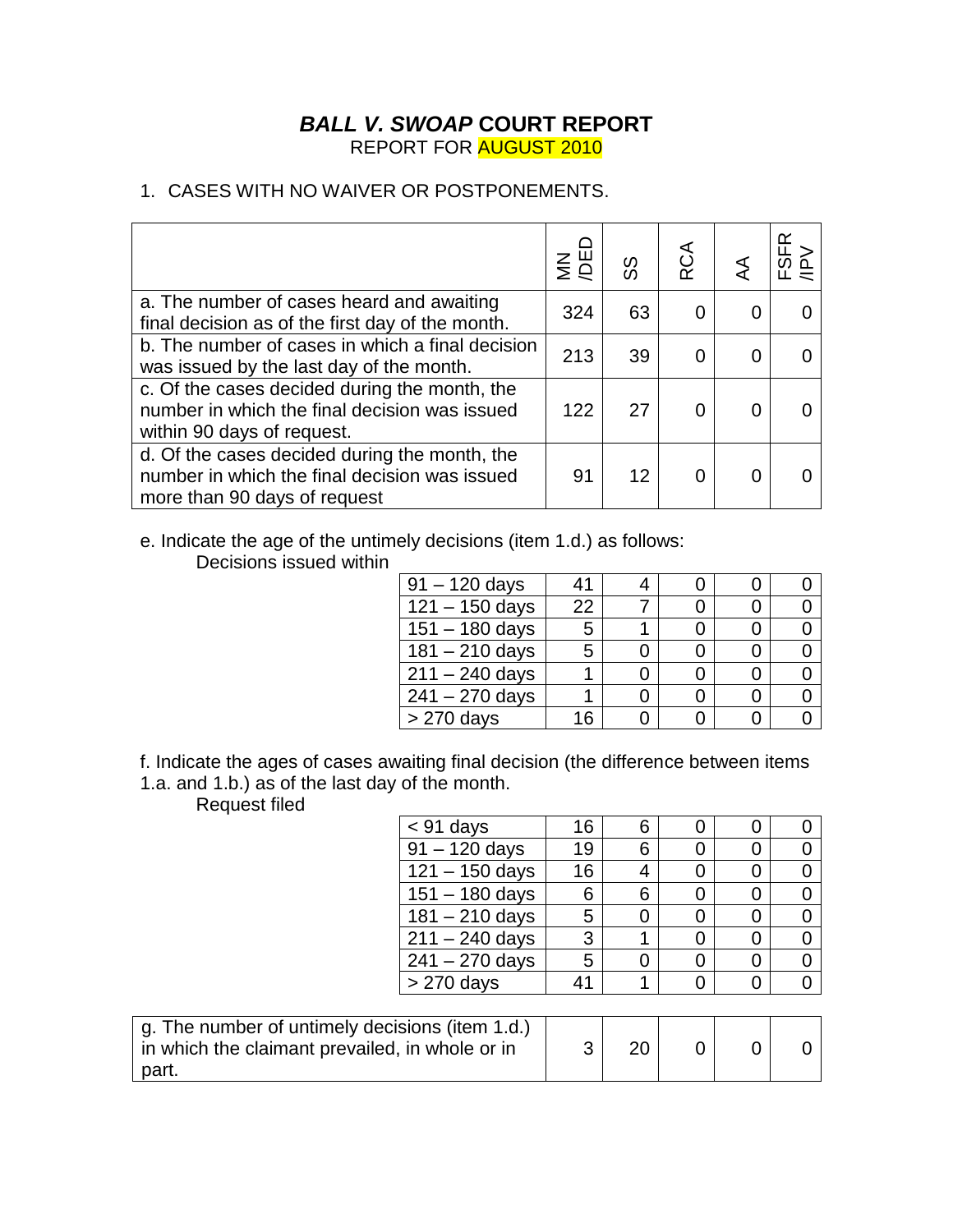#### 2. CASES WITH A POSTHEARING CONTINUANCE (WAIVER)

|                                                                                                                                     | $rac{1}{2}$ | တ္တ | RCA |  |
|-------------------------------------------------------------------------------------------------------------------------------------|-------------|-----|-----|--|
| a. The number of cases heard and awaiting<br>final decisions as of the first day of the month.                                      | 372         | 16  |     |  |
| b. The number of cases in which a final decision<br>was issued by the last day of the month.                                        | 179         |     |     |  |
| c. Of the cases decided during the month, the<br>number in which a final decision was issued<br>within 90 days of the request.      | 157         |     |     |  |
| d. Of the cases decided during the month, the<br>number in which a final decision was issued<br>more than 90 days from the request. | 22          |     |     |  |

## e. Indicate the age of the timely decisions (item 1.d.) as follows:

Decision issued within

| $91 - 120$ days  | 11            |  |  |
|------------------|---------------|--|--|
| $121 - 150$ days | 3             |  |  |
| $151 - 180$ days | 3             |  |  |
| $181 - 210$ days | 3             |  |  |
| $211 - 240$ days |               |  |  |
| $241 - 270$ days |               |  |  |
| $> 270$ days     | $\mathcal{P}$ |  |  |

f. Indicate the ages of cases awaiting decisions as of the last day of the month (the difference between 1.a. and 1.b.) as follows:

Request filed

| < 91 days ago               | 60 |   |  |  |
|-----------------------------|----|---|--|--|
| $91 - 120$ days             | 33 | 2 |  |  |
| $121 - 150$ days            | 27 |   |  |  |
| $151 - 180$ days            | 10 |   |  |  |
| $181 - 210$ days            | 6  |   |  |  |
| $211 - 240$ days            | 10 |   |  |  |
| $\overline{241} - 270$ days | 12 |   |  |  |
| > 270 days                  | 35 |   |  |  |

| g. The number of untimely decisions (item 2.d.)<br>in which the claimant prevailed, in whole or in |  |  |  |
|----------------------------------------------------------------------------------------------------|--|--|--|
| part.                                                                                              |  |  |  |

• In those cases where the hearing was continued on the motion of the Administrative Law Judge prior to the close of the record or the record remained open after the hearing for submission of evidence, the number of days (1 day or greater) for continuance or holding the record open are computed as an extension to the 60 / 90 days from the date of the hearing request prior to indicating the age of a case having a post hearing continuance.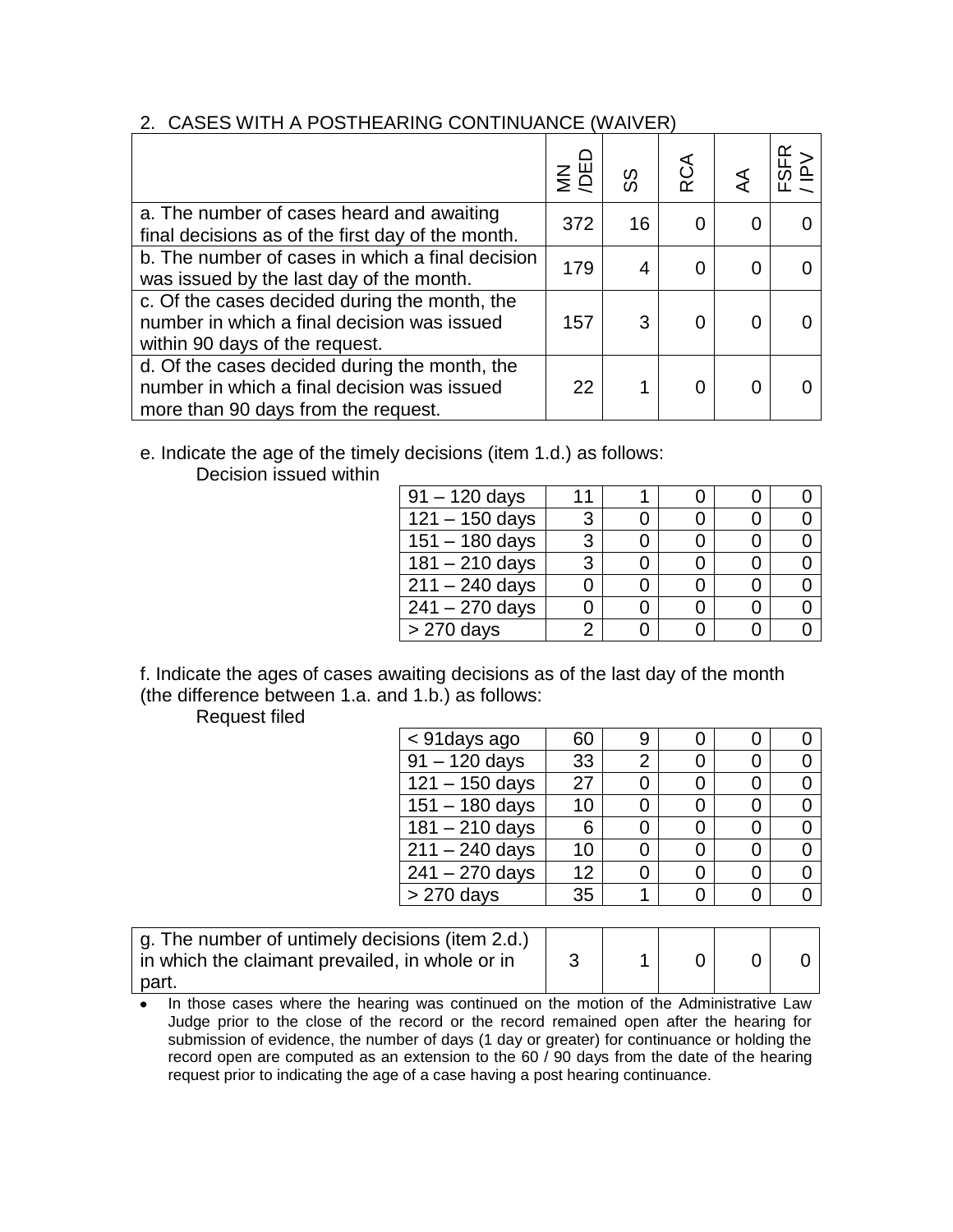## 3. CASES WITH PREHEARING POSTPONEMENT

|                                                                                                                           | $\n  5$ $\overline{E}$ | တ္တ | RCA |   |  |
|---------------------------------------------------------------------------------------------------------------------------|------------------------|-----|-----|---|--|
| a. The number of cases heard and awaiting<br>final decision as of the first day of the month.                             | 224                    | 35  |     |   |  |
| b. The number of cases in which a final decision<br>was issued by the last day of the month.                              | 119                    | 17  |     | 0 |  |
| c. Of cases decided during the month, the<br>number in which the final decision was issued<br>within 90 days of request.  | 84                     | 12  |     |   |  |
| d. Of cases decided during the month, the<br>number in which final decision was issued more<br>than 90 days from request. | 35                     | 5   |     |   |  |

e. Indicate the age of the untimely decisions (item 3.d.) as follows: Decisions issued within

| $91 - 120$ days             | $12 \overline{ }$ | 5 |  |  |
|-----------------------------|-------------------|---|--|--|
| $\sqrt{121} - 150$ days     | 5                 |   |  |  |
| $151 - 180$ days            | 6                 |   |  |  |
| $181 - 210$ days            |                   |   |  |  |
| $\overline{2}11 - 240$ days | 3                 |   |  |  |
| $241 - 270$ days            |                   |   |  |  |
|                             | R                 |   |  |  |
| > 270 days                  |                   |   |  |  |

f. Indicate the age of cases awaiting decision (the difference between 3.a. and 3.b.) as of the last day of the month.

Request filed

| < 91 days ago              | 26 | 10             |   |  |
|----------------------------|----|----------------|---|--|
| $91 - 120$ days            | 16 | 3              | 0 |  |
| $121 - 150$ days           | 18 | $\overline{2}$ | 0 |  |
| $151 - 180$ days           | 8  |                | Ω |  |
| $181 - 210$ days           | 5  |                | 0 |  |
| $211 - 240$ days           | 5  |                |   |  |
| $241 - 270$ days           | 6  |                | 0 |  |
| $> 270$ days               | 22 | 3              |   |  |
|                            |    |                |   |  |
| المثامية المعارية والمتحدد |    |                |   |  |

| g. The number of untimely decisions (item 3.d.)<br>in which the claimant prevailed, in whole or in |  |  |  |
|----------------------------------------------------------------------------------------------------|--|--|--|
| part.                                                                                              |  |  |  |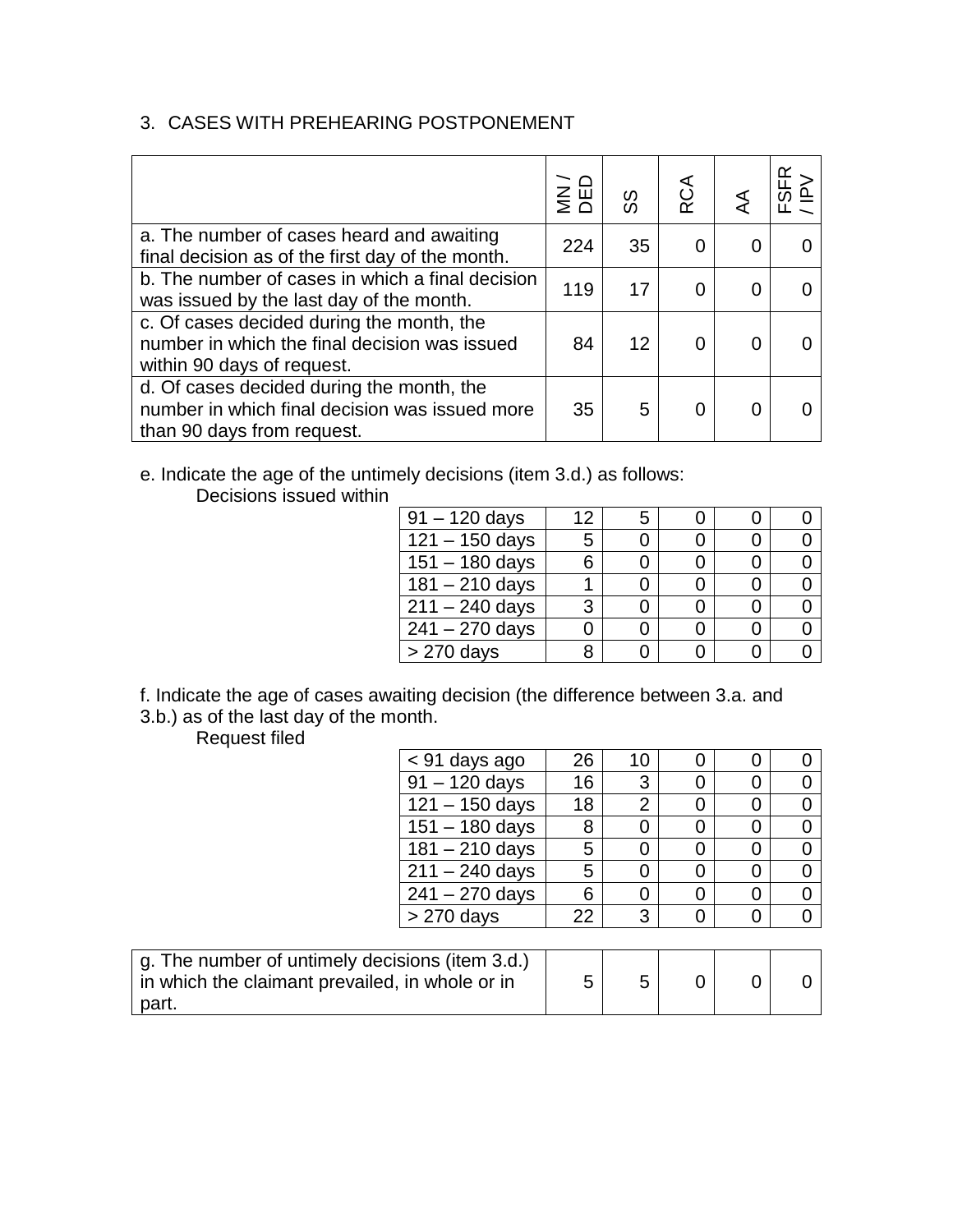#### 4. INTERIM PAYMENTS DURING THE REPORTING MONTH

| a. The number of claimants paid \$50.00 or more under paragraph 3 of the | 43 |
|--------------------------------------------------------------------------|----|
| Order of Ball v. Swoap 1981.                                             |    |

b. Of the payments shown (item 4.a.), indicate the penalty payment for each late case:

| NON-CW    | <mark>7.50 / day</mark> |
|-----------|-------------------------|
| <b>MN</b> | \$65.00 / day           |
| <b>FS</b> | \$30.00 / day           |

NON-CW

 days / 23 days late / \$632.50 days / 26 days late / \$715.00 days / 4 days late / \$110.00 days / 16 days late / \$440.00 days / 22 days late / \$605.00 days / 69 days late / \$1,897.50 days / 22 days late / \$605.00 days / 9 days late / \$247.50 days / 10 days late / \$275.00 days / 4 days late / \$110.00 days / 22 days late / \$605.00 93 days / 3 days late / \$82.50 days / 3 days late / \$82.50 days / 1 day late / \$50.00 minimum days / 8 days late / \$220.00 days / 20 days late / \$550.00 days / 40 days late / \$1,100.00 days / 36 days late / \$990.00 days / 50 days late / \$1,375.00 days / 50 days late / \$1,375.00 days / 35 days late / \$962.50 days / 16 days late / \$440.00 days / 65 days late / \$1,787.50 days / 3 days late / \$82.50 days / 30 days late / \$825.00 days / 4 days late / \$110.00

FS

 days / 15 days late / \$450.00 days / 4 days late / \$120.00 days / 12 days late / \$360.00 days / 65 days late / \$1,950.00 days / 1 day late / \$50.00 minimum days / 3 days late / \$90.00